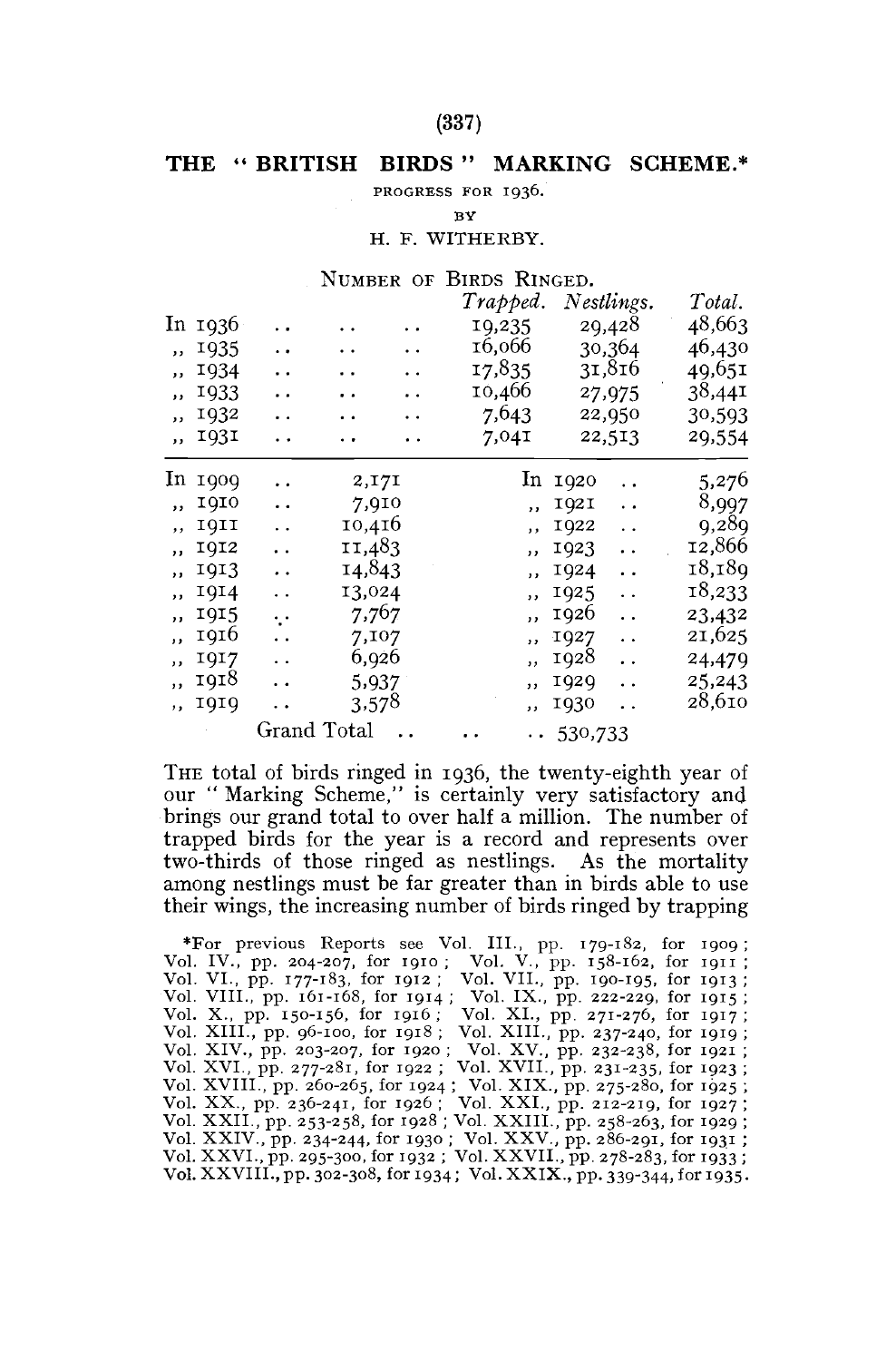should in time show an increase in the percentage of birds recovered and therefore a benefit to results, though it may be remarked that it will always be necessary to practise both methods.

Thirteen totals have reached over the thousand mark and amongst these all have reached that total before, except the Isle of May Observatory.

Dr. Moon has once again ringed over five thousand and his list as before is remarkable because it is made up almost entirely of nestlings of birds not breeding in colonies. Some of his totals are : Lapwing  $(1,332)$ , Curlew (136), Redshank (61), Starling {597), Pied Wagtail (248), Song-Thrush (975), Blackbird (849).

Mr. Charteris has again achieved a very big combined total of nestlings and trapped and netted birds. Large numbers have been ringed by the last method at night in the winter—an exciting and strenuous pastime. His chief figures are : Chaffinch (1,166), Greenfinch (232), Redwing (55), large numbers of Blackbirds, Song-Thrushes and Starlings and Lapwing.

Mr. Cohen has ringed about eighteen hundred non-Passerines and twelve hundred Passerines. About half the total is made up by large numbers of three species : Swallow (301), Manx Shearwater (865) and Sandwich Tern (454).

Mr. Morshead has specialized for many years on trapping and this year has made the largest total in that category. Of these the biggest numbers are Starling  $(1,134)$ , Greenfinch (479), Chaffinch (320) and Skylark (160).

The Oxford Ornithological Society has trapped large numbers of Passerine birds (Starling, 517), specialized on Kingfisher (67) and been afield to ring Lapwing (162) and Manx Shearwater (117).

Skokholm Bird Observatory's list is a combination of Passerine birds mostly caught in the migration trap and sea-birds ringed as nestlings or caught at their nests. Of the former there are some notable figures such as Willow-Warbler (188), Whitethroat (117), Meadow-Pipit (161) and Rock-Pipit (84) as well as some interesting birds which could be ringed only in this way such as White Wagtail (27) and Greenland Wheatear (25).

Mr. Mayall has devoted himself chiefly to nestling Passerines of which Nightingale (409), Swallow (181) and Linnet (249) figure largely. Mr. Robinson's list is also chiefly made up of nestlings, but of shore- and sea-birds, chiefly Sandwich (523) and Common (597) Terns and Lesser Black-backed Gulls (439). Mr. Boyd has trapped a great number of Starlings (842). Bootham School, who have again achieved a very large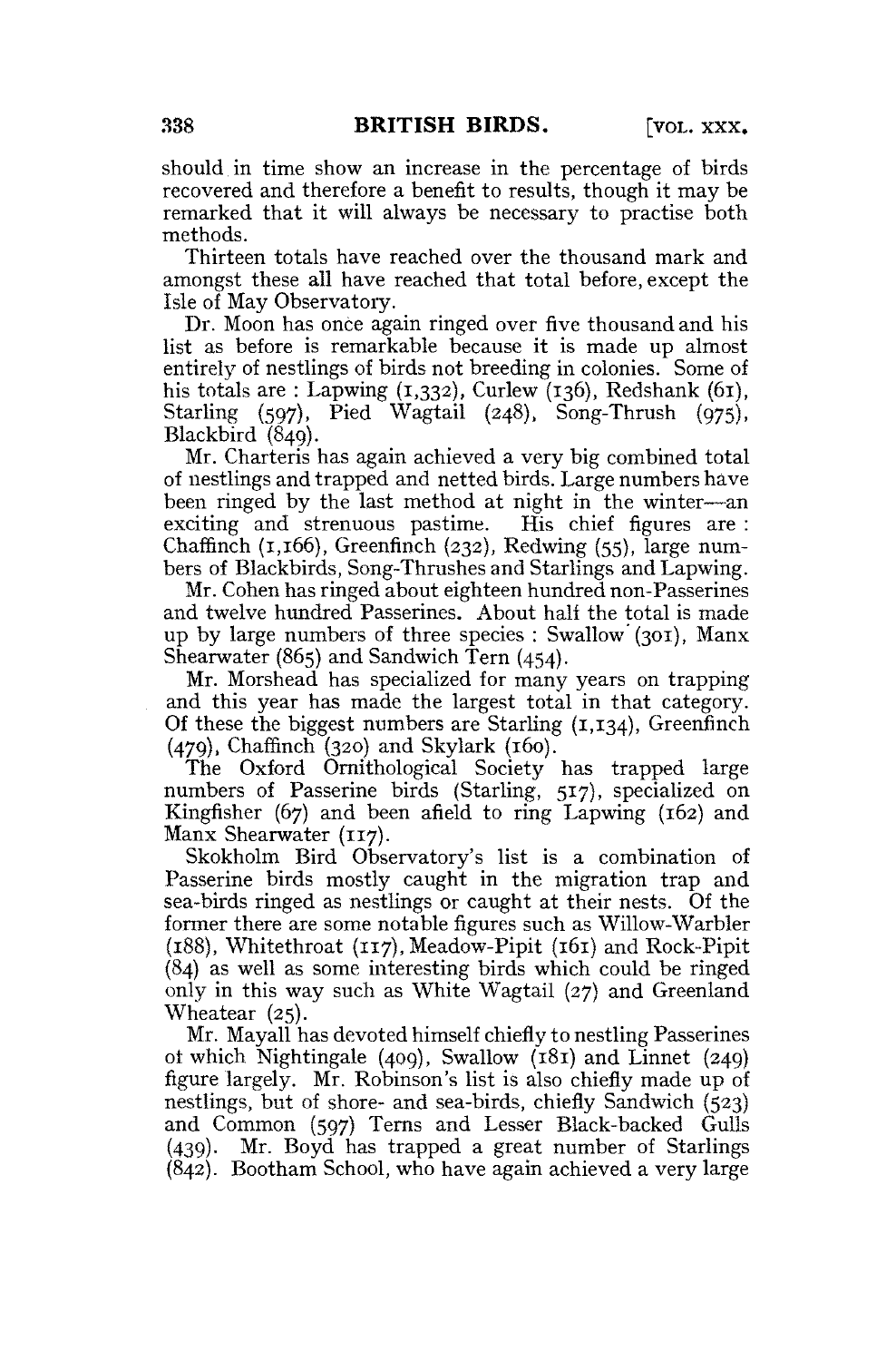## **VOL.** xxx.] **"BRITISH BIRDS"MARKING SCHEME. 339**

total, have also trapped many Starlings (395) besides ringing numbers of nestlings of other birds, Mr. Wontner-Smith has a big total of Rooks (201) ringed as nestlings, while Rugby have ringed nestlings of Carrion-Crow (62), and Rook (169).

The Isle of May Bird Observatory has ringed some unusual species caught in their migration trap. Amongst these are single individuals of Barred Warbler and Continental Coal-Tit, two Bluethroats and several Continental forms, besides a number of Warblers.

There are many other lists of interest, but I must be content with picking out a few items. Mr. Hollom has again been successful in netting Gulls at night. In Lord Mansfield's list I note Mallard (184) ; in Mr. Harthan's, Chaffinch (406) trapped ; in Mr. Garnett's amongst other migrants trapped, four Bluethroats and a Black Redstart; in Leighton Park School's, Fork-tailed Petrel (21) ; in Dartington Hall School's, twelve Cirl Buntings; in Mrs. Hodgkin's, Arctic Tem (125) ; in Mr. Thomas's, Swallow (200) ; in that of the British Trust for Ornithology, Woodcock (194) ; in Mr. Boardman's, Mallard (118) and in Mr. Carr's, forty-five Bramblings.

Glancing at the number ringed of each species one finds considerable increases in Rook, Starling, Linnet, Mallard, Manx Shearwater, Oyster-Catcher, Lapwing, Kittiwake and Razorbill and decreases in some birds such as Swallow, Gannet and Woodcock, to which special attention was paid in 1935. There is also an increase in the numbers trapped of birds like the Warblers which unfortunately have shown very poor returns, but with the institution of migration traps these birds may yet occasionally yield returns of great interest by being re-caught on a future migration.

The percentage of recoveries remains fairly steady per species, and in small birds is of course greatly influenced by the amount of re-trapping. Many of the recoveries published during the year have been of great interest and add considerably to the facts already collected regarding the movements of various species. Attention must also be drawn to the excellent piece of work done by Mr. A. W. Boyd and Dr. A. Landsborough Thomson in working out the results of ringing Swallows *(antea* pp. 278-287).

Once again we have to express our great gratitude to Miss E. P. Leach for all the work she has done for the scheme with unremitting care and attention. The great increase of rings used during the last few years has entailed a corresponding increase in the labour of record keeping and all its attendant detail, and we are still more indebted to Miss Leach for carrying out this work now it is of such magnitude.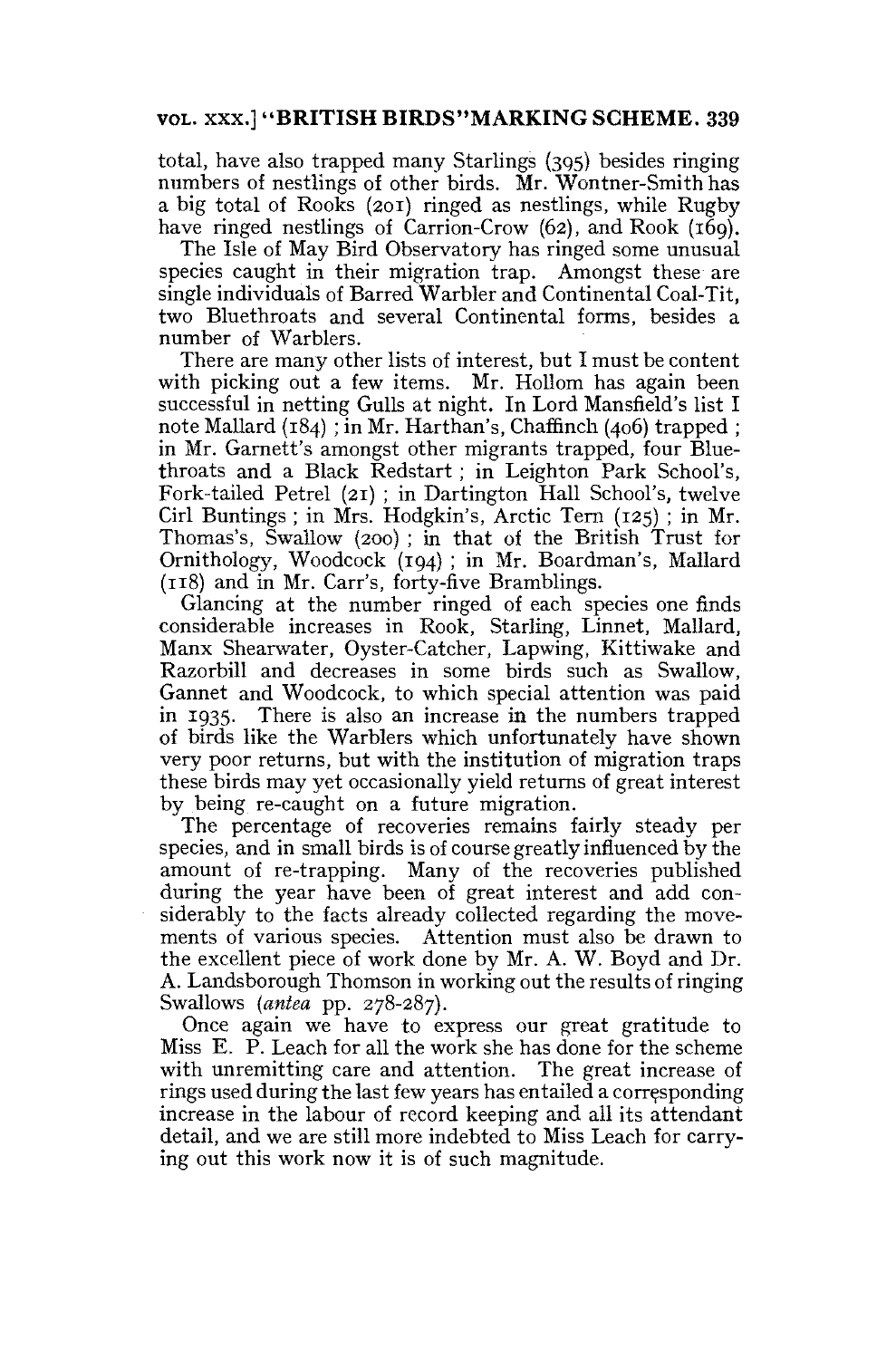|                                                      | Nest-                   |        |                                            | $Nest-$                         |                 |
|------------------------------------------------------|-------------------------|--------|--------------------------------------------|---------------------------------|-----------------|
| Trapped. ling.                                       |                         | Total. |                                            | Trapped. ling. Total.           |                 |
| H. J. Moon<br>$\cdots$ 243                           | 5,037                   | 5,280  | Perths N. H. Soc.                          | $\overline{\phantom{a}}$<br>149 | 149             |
| G. Charteris $2,244$                                 | 1,280                   | 3,524  | I. Barnes<br>$\ldots$                      | I<br>145                        | 146             |
| E. Cohen<br>1,349                                    | 1,675                   | 3,024  | Wellington Coll.                           | 21<br>117                       | 138             |
| P. Morshead<br>2,518                                 | 239                     | 2,757  | L. C. Kaye                                 | 17<br>117                       | 134             |
| Oxford Orn. Soc. 2,098                               | $\frac{54}{956}$<br>-26 | 2,639  | B.T. Brooker and                           |                                 |                 |
| Skokholm B. Obs 1,544                                |                         | 2,500  | E. M. Cawkell                              | $\mathbf{r}$<br>130             | 131             |
| A. Mayall<br>222                                     |                         | 1,948  | D. J. Robertson                            | 123<br>$\overline{4}$           | 127             |
| H. W. Robinson 127                                   | 1,782                   | 1,909  | A. H. Bishop                               | 83<br>41                        | 124             |
| A. W. Boyd<br>1,304                                  | 399                     | 1,703  | $C. S.$ Clarke $\ldots$                    | —<br>122                        | 122             |
| Bootham School 526                                   | 1,130                   | 1,656  | Winchester Coll.                           | 23<br>96                        | 119             |
| C. Wontner-Smith 209                                 | 1,149                   | 1,358  | M. Boardman<br>118                         | $\cdots$                        | 118             |
| I. o. May B. Obs. 561                                | 492                     | 1,053  | H. Tully<br>87<br>$\ddot{\phantom{1}}$     | 28                              | II5             |
| Rugby School  67                                     | 983                     | 1,050  | $J. P.$ Moseley $\ldots$                   | 6<br>107                        | 113             |
| Midlothian Orn. C. 79                                | 734                     | 813    | G. Brown<br>$\cdots$                       | $\overline{4}$<br>103           | 107             |
| R. G. Williams<br>24                                 | 664                     | 688    | Miss Staunton                              | 97<br>$\overline{4}$            | 101             |
| P. Hollom<br>396                                     | 27I                     | 667    | E. L. Arnold                               | 87<br>13                        | 100             |
| Earl of Mansfield<br>7                               | 591                     | 598    | J. Staton<br>$\ldots$                      | 80<br>15                        | 95              |
| A. J. Harthan  520                                   | -54                     | 574    | W. S. Cowin                                | 66<br>29                        | 95              |
| R. M. Garnett  313                                   | 224                     | 537    | Mrs. Morley                                | 92                              |                 |
| Zool Society  321                                    | 190                     | 511    | Miss Sharp<br>$\sim$ 100 $\pm$             | 78<br>9                         | $\frac{92}{87}$ |
| G. P. P. Pollitt 362                                 | 95                      | 457    | J. F. D. Scott                             | $\overline{7}$<br>79            | 86              |
| R. Martinson<br>- 75                                 | 356                     | 431    | Repton School<br>22                        | 61                              | 83              |
| Miss Mitchell  144                                   | 267                     | 41 I   | W. Pollok-Morris                           | 30<br>49                        | 79              |
| Leighton Park S. 138                                 | 265                     | 403    | Mrs. Greenlees<br>----                     | 79                              | 79              |
| Dartington Hall S. 280                               | 95                      | 375    | P. Allen<br>17<br>$\ddotsc$                | 59                              | 76              |
| St. Edmund's S.<br>$\boldsymbol{z}$                  | 370                     | 372    | O. J. Pullen<br>$\ldots$<br>$\overline{4}$ | 64                              | 68              |
| Miss Ferrier<br>$\cdots$<br>$-$                      | 372                     | 372    | H. Greatorex<br>22                         | 44                              | 66              |
| London N. H. Soc. 78                                 | 276                     | 354    | K. B. Rooke<br>66                          | ----                            | 66              |
| Mrs. Hodgkin<br>- 5                                  | 334                     | 339    | Barnard Castle S.<br>45                    | 20                              | 65              |
| C. F. Tebbutt  157                                   | 160                     | 317    | N. H. Joy<br>—<br>$\ddotsc$                | 64                              | 64              |
| Sanct. ClubCamb.303                                  | 5                       | 308    | C. W. $\tilde{S}$ . Ellis                  | 56<br>$\overline{\phantom{a}}$  | 56              |
| W. A. Cadman<br>11                                   | 289                     | 300    | A. R. Marshall<br>17                       | 34                              | 51              |
| Sedbergh S.<br>50                                    | 238                     | 288    | M. Philips Price                           | 6<br>42                         | 48              |
| C. W. Heycock III                                    | $\overline{174}$        | 285    | Miss Darlington                            | 48<br>----                      | 48              |
| J. Bartholomew<br>23                                 | 258                     | 281    | P. Carr                                    | 48<br>-                         | 48              |
| J. F. Thomas<br>42                                   | 230                     | 272    | Lord David Stuart -                        | 46                              | 46              |
| E. G. Holt<br>259                                    | 12                      | 27I    | R. E. Knowles                              | 16<br>29                        | 45              |
| Cheltenham Coll.<br>55                               | 202                     | 257    | H. V. Bamford                              | $\overline{\mathbf{z}}$<br>43   | 45              |
| Blundell's S.<br>23                                  | 227                     | 250    | H. Martin<br>$\sim 100$ and $\sim 100$     | 30<br>14                        | 44              |
| S. Marchant<br>49                                    | 200                     | 249    | $R. C. Divon$                              | 37<br>$\overline{4}$            | 4 <sup>T</sup>  |
| E. Peake<br>247                                      |                         | 247    | E. M. Nicholson                            | 41                              | 41              |
| A. H. and W. J.                                      |                         |        | E. Blezard<br>$\sim$                       | —<br>39                         | 39              |
| Eggeling $\ldots$ 166                                | -68                     | 234    | $D. K. Bryson \ldots$                      | 38<br>$\mathbf{I}$              | 39              |
| M. Williams<br>42                                    | 180                     | 222    | F. A. Craine                               | 6<br>32                         | 38              |
| W. E. Kenrick  201                                   | 20                      | 221    | C. H. Kave<br>2I<br>$\cdots$               | 17                              | 38              |
| R. H. Brown                                          | 209                     | 209    | $J. Law$                                   | 38<br>-----                     | 38              |
| E. U. Savage<br>$\overline{\phantom{a}}$             | 195                     | 195    | Miss Henderson                             | $\mathbf{I}$<br>34              | 35              |
| Brit. Trust for Orn.<br>$\boldsymbol{z}$             | 192                     | 194    | W. M. Serle<br>$\sim$ 100 $\pm$            | 3<br>32                         | 35              |
| H. G. Alexander 181                                  | 5                       | 186    | M. W. Willson                              | --<br>34                        | 34              |
| C. Oakes and                                         |                         |        | W. M. Congreve                             | 33                              | 33              |
| E. Battersby<br>$\overline{\phantom{a}}$             | 183                     | 185    | H. S. Greg<br>Mrs. Lane                    | 33                              | 33              |
| F. J. Ramsay  143                                    | -37                     | 180    |                                            | 8<br>25                         | 33              |
| T. R. Tallis<br>$\cdots$<br>$\overline{\phantom{m}}$ | 159                     | 159    | University Coll.                           |                                 |                 |
| Brit.Em.Nat.Ass.<br>37                               | 121                     | 158    | $\rm{Exeter}$<br>                          | 32                              | 32              |
|                                                      |                         |        |                                            |                                 |                 |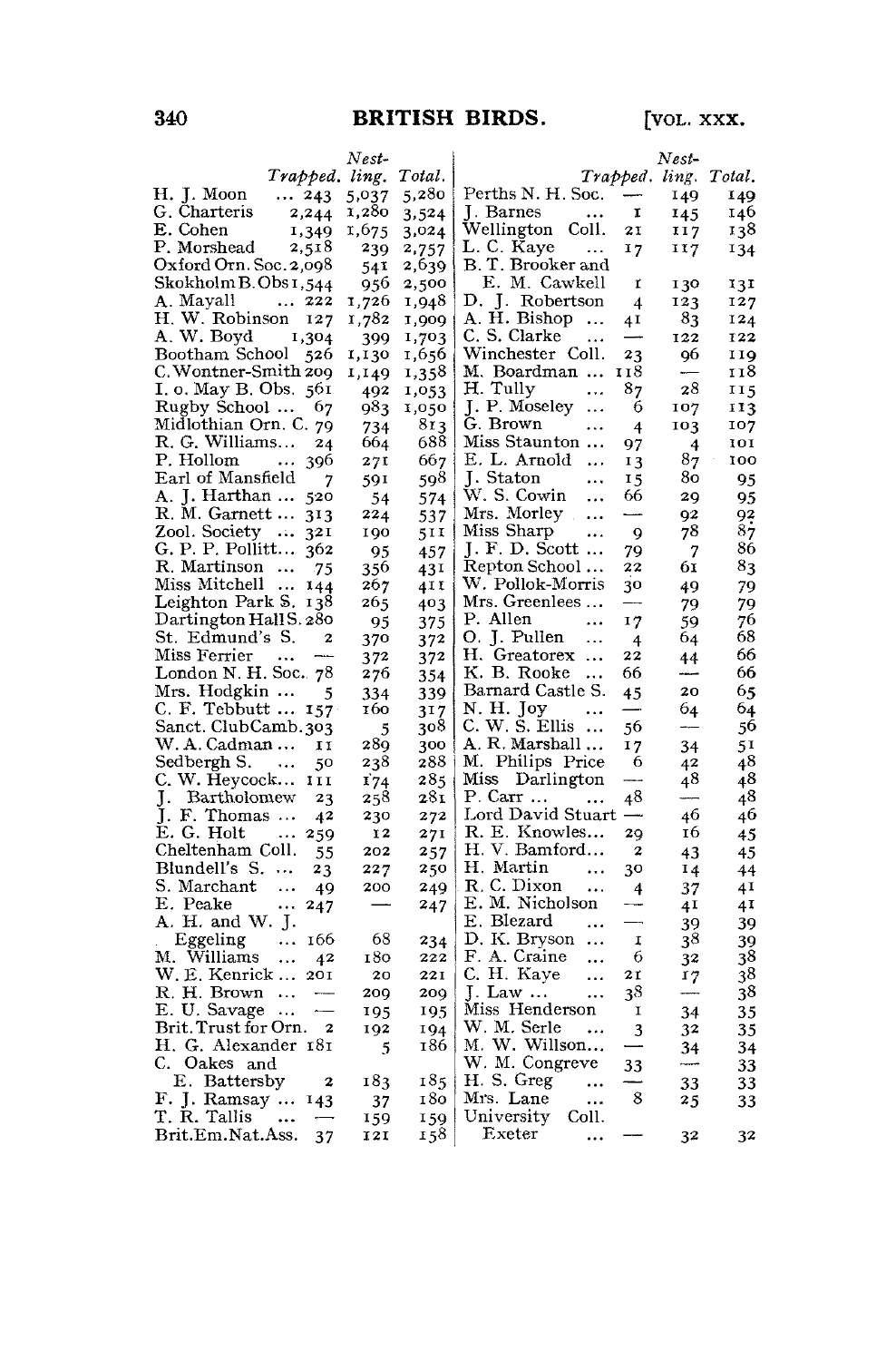## VOL. xxx ] "BRITISH BIRDS" MARKING SCHEME. 341

| NUMBERS OF EACH SPECIES RINGED.       |            |                    |                          |        | <b>RECOVERED</b>  |                    |                  |
|---------------------------------------|------------|--------------------|--------------------------|--------|-------------------|--------------------|------------------|
|                                       | 1909<br>to | -1930-<br>Trapped. | Nest-                    | Total. | Grand  <br>Total. | of those<br>ringed | Per-             |
|                                       | 1935       |                    | lings.                   |        |                   | 1909-35.           | centage.         |
| Raven<br>.<br>                        | 107        | $\boldsymbol{z}$   | 8                        | IO     | $\cdot$ 117       | 7                  | 6.5              |
| *Crow, Carrion                        | 883        | 7                  | 153                      | 160    | 1043              | 52                 | $5.\overline{8}$ |
| Rook<br>$\cdots$<br>$\cdots$          | 3593       | 33                 | 468                      | 501    | 4094              | 130                | $-3.6$           |
| Jackdaw<br>$\ddotsc$                  | 2259       | 85                 | 308                      | 393    | 2652              | 93                 | 4.1              |
| *Magpie<br>$\cdots$                   | 603        | 11                 | 112                      | 123    | 726               | 20                 | 3.3              |
| Jay<br>$\ddotsc$                      | 354        | 14                 | 14                       | 28     | 382               | 20                 | 5.6              |
| Starling<br>$\ddotsc$                 | 37592      | 4814               | 1433                     | 6247   | 43839             | 1581               | 4.2              |
| Greenfinch<br>$\ddotsc$               | 19643      | 1469               | 691                      | 2160   | 21803             | 1391               | 7.0              |
| *Goldfinch<br>$\cdots$                | 322        | 21                 | 17                       | 38     | 360               | 7                  | 2.1              |
| Redpoll, Lesser                       | 520        | 5                  | 19                       | 24     | 544               | 3                  | 0.5              |
| Linnet<br>$\ddotsc$                   | 7659       | 173                | 559                      | 732    | 8391              | 56                 | 0.7              |
| Bullfinch<br>$\ddotsc$                | 1282       | 30                 | 75                       | 105    | 1387              | 4I                 | 3.1              |
| Chaffinch<br>$\ddotsc$                | 19684      | 2754               | 582                      | 3336   | 23020             | 687                | 3.4              |
| Brambling<br>$\ddotsc$                | 458        | 67                 | $\overline{\phantom{a}}$ | 67     | 525               | 22                 | 4.8              |
| Sparrow, Tree                         | 1829       | 55.                | 85                       | 140    | 1969              | 45                 | 2.4              |
| Bunting, Yellow                       | 3953       | 308                | 110                      | 418    | 4371              | 209                | 5.2              |
| Bunting, Reed                         | 1495       | 54                 | 51                       | 105    | 1600              | 65                 | 4.3              |
| Lark, Sky<br>$\cdots$                 | 3169       | 166                | 41                       | 207    | 3376              | 33                 | 1.0              |
| Pipit, Tree<br>$\cdots$               | 1538       | 8                  | 95                       | 103    | 1641              | 4                  | O.2              |
| Pipit, Meadow                         | 3772       | 251                | 110                      | 361    | 4133              | 68                 | 1.8              |
| Wagtail, Yellow                       | 800        | 16                 | 74                       | 90     | 890.              | $\overline{4}$     | 0.5              |
| Wagtail, Grey                         | 625        | $\mathbf{z}$       | 35                       | 37     | 662               | I                  | o.I              |
| Wagtail, Pied                         | 4712       | 84                 | 384                      | 468    | 5180              | 66                 | I.3              |
| Tit, Great<br>$\ddotsc$               | 3197       | 47 <sup>1</sup>    | 173                      | 644    | 3841              | 486                | 15.5             |
| Tit, Blue<br>$\ldots$                 | 4432       | 765                | 102                      | 867    | 5299              | 814                | 18.3             |
| Shrike, R.-backed                     | 721        | 3                  | 41                       | 44     | 765               | 2                  | 0.2              |
| Flycatcher, S.                        | 3037       | 35                 | 59                       | 94     | 3131              | 8                  | O.2              |
| *Flycatcher, Pied                     | 909        | 13                 | 53                       | 66     | 975               | 5                  | 0.5              |
| Chiffchaff<br>$\ddotsc$               | 710        | 32                 | 7                        | 39     | 749.              | 4                  | 0.5              |
| Warbler, Willow                       | 8492       | 326                | 12                       | 338    | 8830              | 37                 | O.4              |
| Warbler, Wood                         | 925        | 1                  | 19                       | 20     | 945               | 2                  | 0.2              |
| Warbler, Reed                         | 827        | 3                  | 30                       | 33     | 860               | 4                  | 0.4              |
| Warbler, Sedge                        | 989        | 34                 | 15                       | 49     | 1038              | $\mathbf{z}$       | O, 2             |
| Warbler, Garden                       | 1092       | IO                 | 48                       | 58     | 1150              | I                  | 0.00             |
| Blackcap<br>                          | 778        | 7                  | 53                       | 60     | 838               | I                  | 0.1              |
| Whitethroat<br>                       | 3339       | 169                | 17                       | 186    | 3525              | 15                 | 0.4              |
| Thrush, Mistle                        | 3552       | 26                 | 282                      | 308    | 3860              | 72                 | 2.0              |
| Thrush, Song                          | 53108      | 489.               | 3335                     | 3824   | 56932             | 943                | 1.7              |
| Redwing<br>$\ddotsc$                  | 236        | 78                 |                          | 78     | 314               |                    |                  |
| Ouzel, Ring<br>$\ldots$               | 415        | 4                  | 18                       | 22     | 437               | 3                  | 0.7              |
| Blackbird                             | 42469      | 1239               | 3292                     | 4531   | 47000             | 1697               | 3.9              |
| $\operatorname{Wheatear}$<br>$\ldots$ | 1466       | 54                 | 27                       | 81     | 1547              | 20,                | 1.9              |
| Whinchat<br>$\ddotsc$                 | I479       | II                 | 42                       | 53     | 1532              | 10                 | 0.6              |
| Stonechat<br>                         | 665        | 14                 | 19                       | 33     | 698               | 5                  | 0.7              |
| Redstart<br>                          | 1696       | 37                 | 59                       | 96     | 1792              | 7                  | 0.4              |
| Nightingale<br>                       | 1602       |                    | 416                      | 416    | 2018              | 4                  | 0.3              |
| Redbreast<br>                         | 17008      | 631                | 688                      | 1319   | 18327             | 1410               | 8.2              |
| Sparrow, Hedge                        | 11317      | 493                | 324                      | 817    | 12134             | 891                | 7.8              |
| $_{\rm Wren}$<br><br>$\cdots$         | 3462       | 36                 | 23                       | 59     | 3521              | 13                 | 0.3              |
| Dipper $\ldots$<br>$\cdots$           | 988        |                    | 66                       | 66     | 1054              | 8                  | o.8              |
| Swallow<br>$\cdots$                   | 34243      | 99                 | 2092                     | 2191   | 36434             | 309                | o.g              |
| Martin<br>$\cdots$                    | 9996       | 97                 | 332                      | 429    | 10425             | 62                 | o.6              |
| Martin, Sand<br>$\ddotsc$             | 4129       | QO                 | II2                      | 202    | 4331              | 10                 | 0.2              |

•Of species so marked no record was kept of the from 1913 to 1920. number ringed